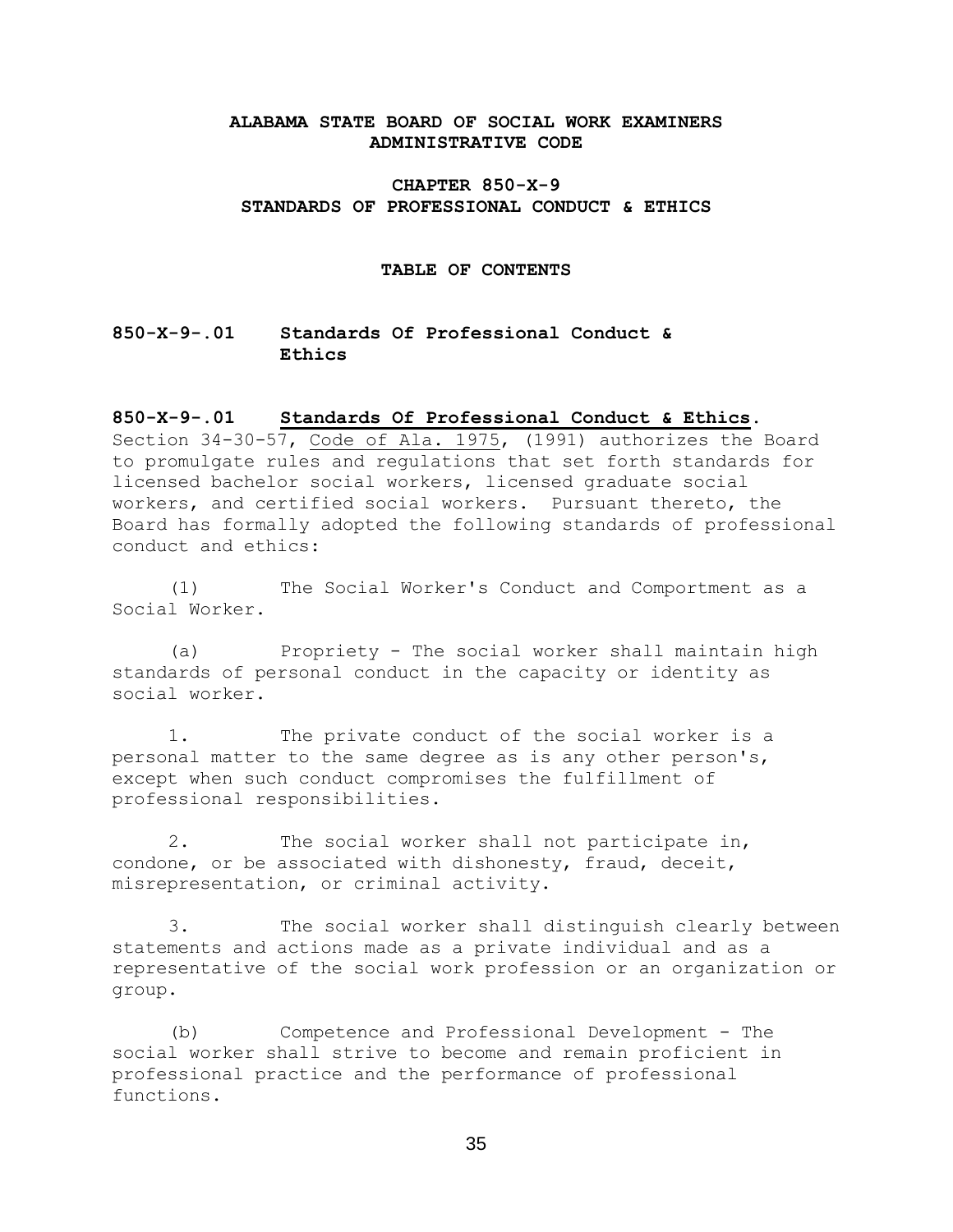1. The social worker shall accept responsibility or employment only on the basis of existing competence or the intention to acquire the necessary competence.

2. The social worker shall not misrepresent professional qualifications, licensure, certification, education, experience, or affiliations.

3. The social worker shall not allow his/her own personal problems, psychosocial distress, substance abuse, or mental health difficulties to interfere with professional judgment and performance or jeopardize the best interests of those for whom the social worker has a professional responsibility.

4. The social worker whose personal problems, psychosocial distress, substance abuse, or mental health difficulties interfere with professional judgment and performance should immediately seek consultation and take appropriate remedial action by seeking professional help, making adjustments in workload, terminating practice, or taking any other steps necessary to protect clients and others.

5. The social worker shall not knowingly allow another person to use his or her license.

6. The social worker shall not impersonate another person holding a license issued by the Board.

(c) Service - The social worker shall regard as primary the service obligation of the social work profession.

1. The social worker shall retain ultimate responsibility for the quality and extent of the service that individual assumes, assigns, or performs.

2. The social worker shall act to prevent practices that are inhumane or discriminatory against any person or group of persons.

(d) Integrity - The social worker shall act in accordance with the highest standards of professional integrity and impartiality.

1. The social worker should be alert to and resist the influences and pressures (including those that arise from personal beliefs) that interfere with the exercise of professional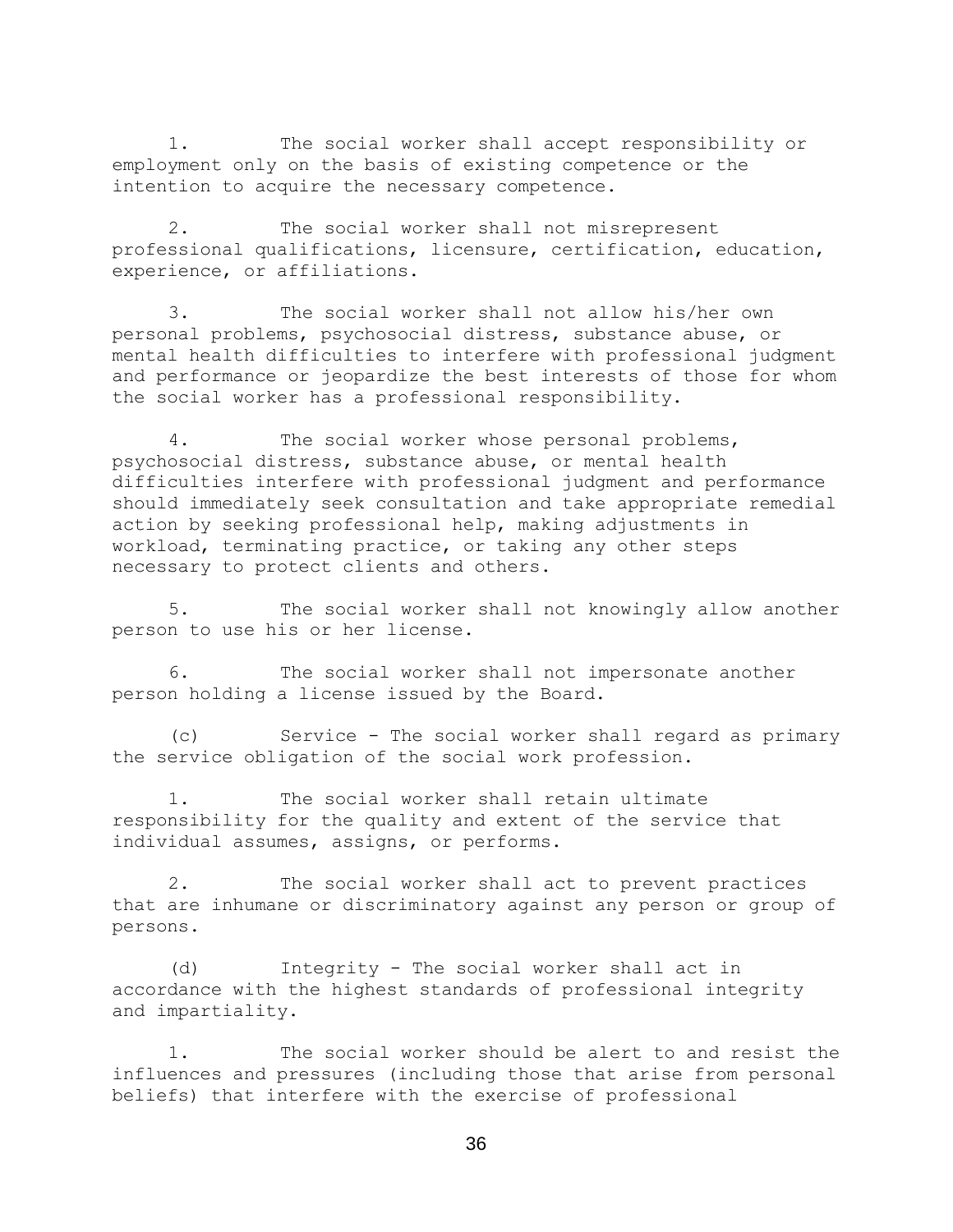discretion and impartial judgment required for the performance of professional functions.

2. The social worker shall not exploit professional relationships for personal gain.

(e) Scholarship and Research - The social worker engaged in study and research should be guided by the conventions of scholarly inquiry.

1. The social worker engaged in research should consider carefully the possible consequences for human beings.

2. The social worker engaged in research shall ascertain that the consent of participants in the research is voluntary and informed, without any implied deprivation or penalty for refusal to participate, and with due regard for participant's privacy and dignity.

3. The social worker engaged in research should protect participants from unwarranted physical or mental discomfort, distress, harm, danger, or deprivation.

4. The social worker who engages in the evaluation of services or cases shall discuss them only for the professional purposes and only with persons directly and professionally concerned with them.

5. Information obtained about participants in research shall be treated as confidential.

6. The social worker shall take credit only for work actually done in connection with scholarly and research endeavors and credit contributions made by others.

(2) The Social Worker's Ethical Responsibility to Clients.

(a) Primacy of Client's Interests - The social worker's primary responsibility is to promote the well-being of the client.

1. The social worker should serve clients with devotion, loyalty, determination, and the maximum application of professional skills and competence.

2. The social worker shall not exploit relationships with clients for personal advantage.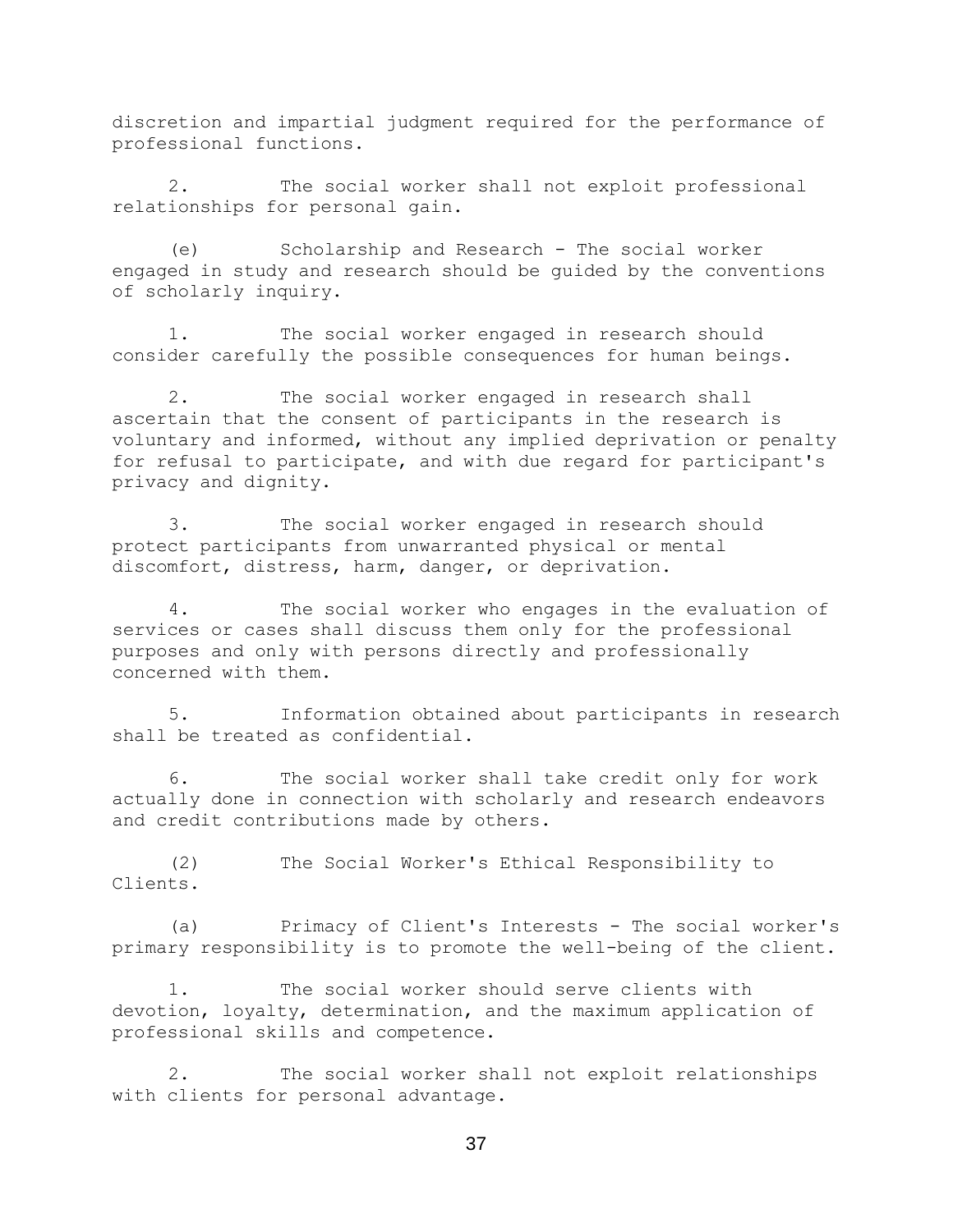3. The social worker shall not practice, condone, facilitate, or collaborate with any form of discrimination on the basis of race, color, sex, age, religion, political belief, mental or physical handicap, or any other preference or personal characteristic, condition or status.

4. The social worker shall not condone or engage in any dual or multiple relationships with clients or former clients in which there is a risk of exploitation of or potential harm to the client. The social worker is responsible for setting clear, appropriate, and culturally sensitive boundaries.

5. The social worker shall under no circumstances engage in sexual activities or sexual contact with current clients, whether such contact is consensual or forced.

6. The social worker shall not engage in sexual activities or sexual contact with client's relatives or other individuals with whom clients maintain a close personal relationship when there is a risk of exploitation or potential harm to the client. The social worker shall assume the full burden for setting clear, appropriate, and culturally sensitive boundaries.

7. The social worker should not engage in sexual activities or sexual contact with former clients because of the potential for harm to the client. If a social worker engages in conduct contrary to this prohibition or claims that an exception to this prohibition is warranted because of extraordinary circumstances, it is the social worker not the client who assumes full burden of demonstrating that the former client has not been exploited, coerced, or manipulated, intentionally or unintentionally.

8. The social worker shall not provide clinical services to an individual with whom the social worker has had a prior sexual relationship.

9. The social worker must set clear, appropriate and culturally sensitive boundaries that govern any physical contact with a client.

10. The social worker shall not sexually harass clients. Sexual harassment includes sexual advances, sexual solicitation, requests for sexual favors, and other verbal or physical conduct of a sexual nature.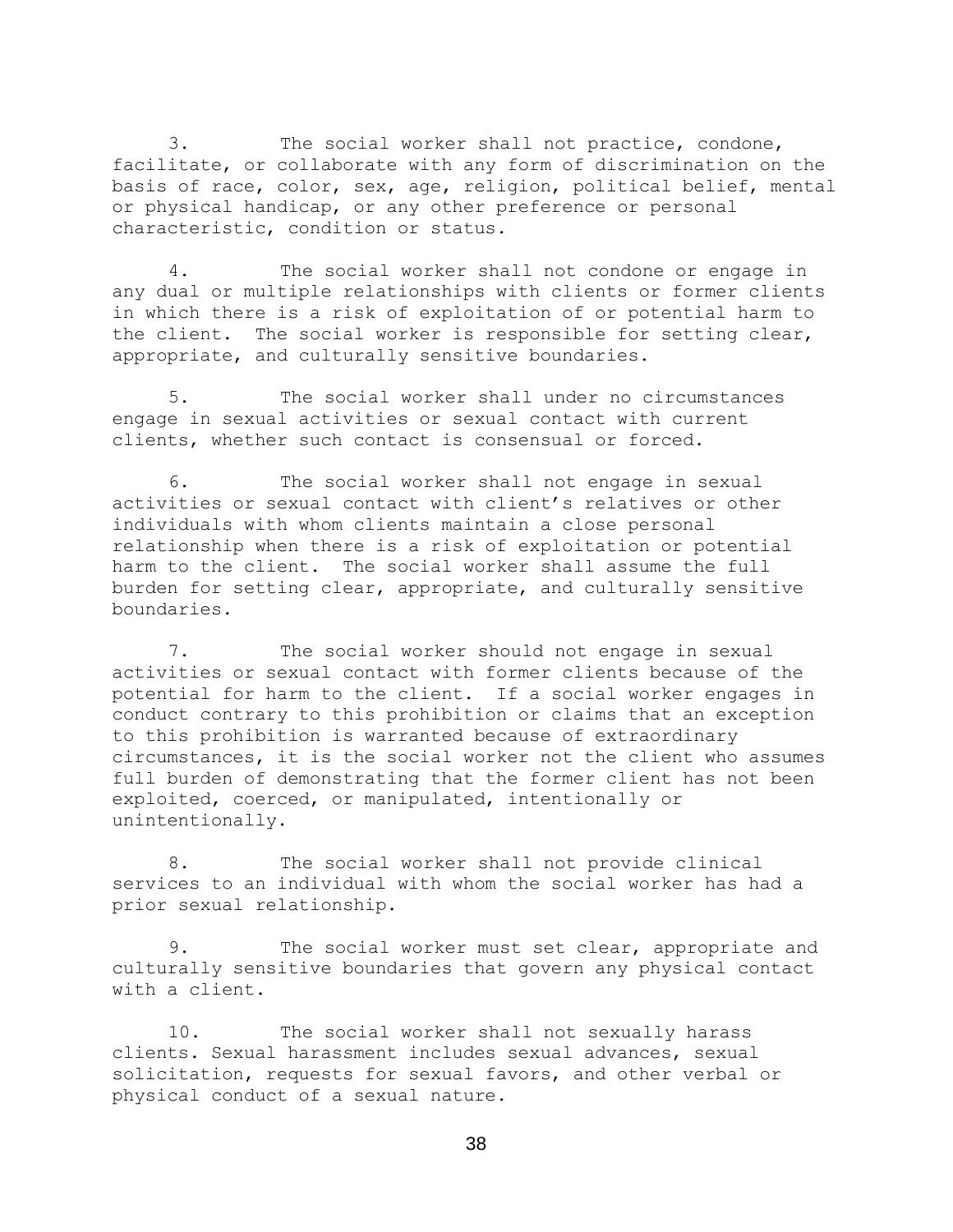11. The social worker shall not use derogatory language in written or verbal communications to or about clients. The social worker shall use accurate and respectful language in all communications to and about clients.

12. The social worker should provide clients with accurate and complete information regarding the extent and nature of the services available to them.

13. The social worker shall apprise clients of their risks, rights, opportunities, and obligations associated with social service to them.

14. The social worker should seek advice and counsel of colleagues and supervisors whenever such consultation is in the best interest of the clients.

15. The social worker shall terminate service to clients, and professional relationships with them, when such service and relationships are no longer required or no longer serve the client's needs or best interests.

16. The social worker should not withdraw services precipitously except under unusual circumstances, giving careful consideration to all factors in the situation and taking care to minimize possible adverse effects.

17. The social worker who anticipates the termination or interruption of service to clients shall notify clients promptly and seek the transfer, referral, or continuation of service in relation to the client's needs and preferences.

(b) Rights and Prerogatives of Clients - The social worker should make every effort to foster maximum self-determination on the part of clients.

1. When the social worker must act on behalf of a client who has been adjudged legally incompetent, the social worker should safeguard the interests and rights of that client.

2. When another individual has been legally authorized to act on behalf of a client, the social worker should deal with that person always with the client's best interest in mind.

3. The social worker should not engage in any action that violates or diminishes the civil or legal rights of clients.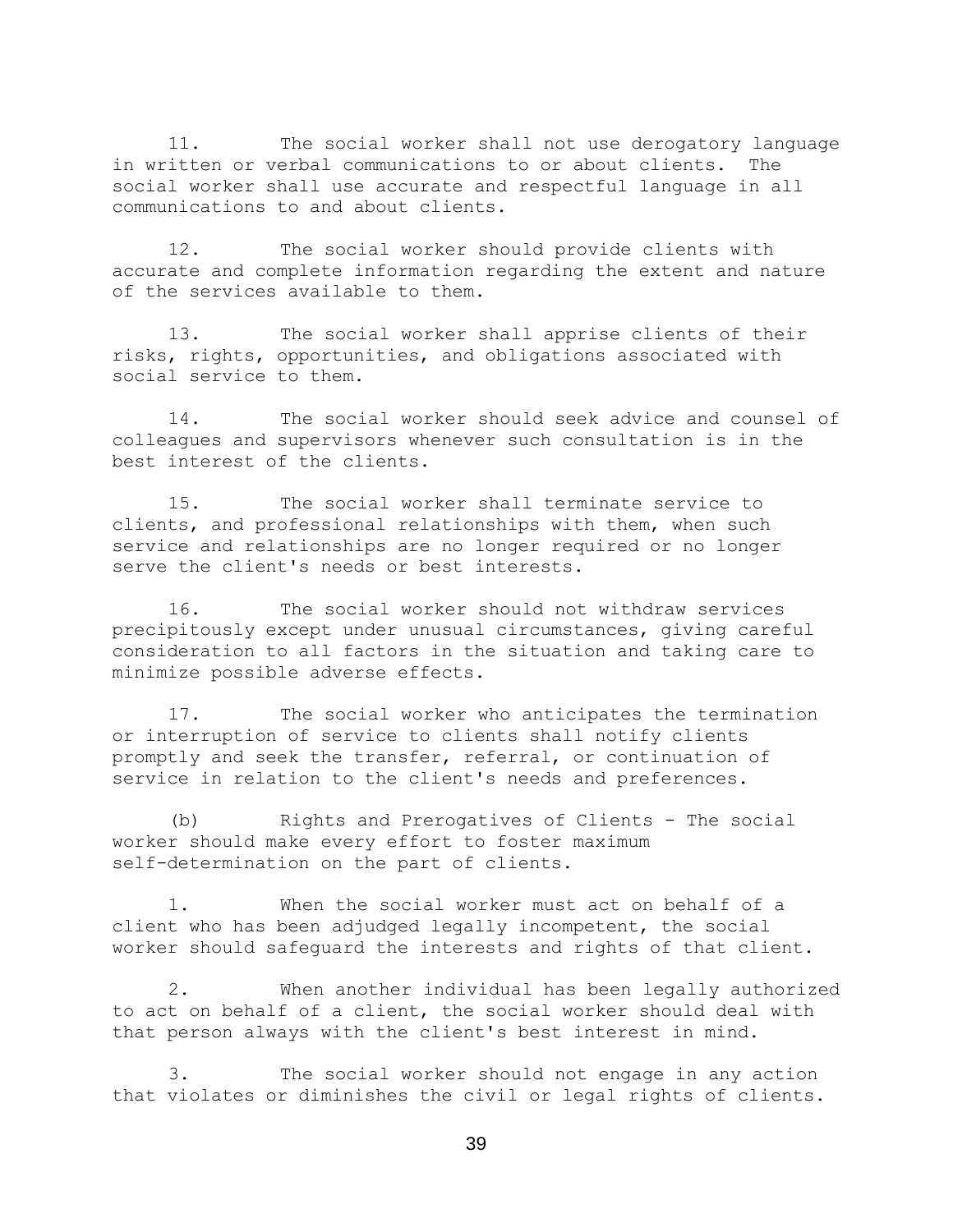(c) Confidentiality and Privacy - The social worker shall respect the privacy of clients and hold in confidence all information obtained in the course of professional service except as required by law.

1. The social worker shall share with others confidences revealed by clients, without their consent, only for compelling professional reasons or as required by law.

2. The social worker should inform clients fully about the limits of confidentiality in a given situation, the purposes for which information is obtained, and how it may be used.

3. The social worker shall keep timely and accurate records detailing problems, treatment plans, scope of services, and dates and content of client contacts for a minimum of three years after the date on which services were last provided to the client. Records shall be securely kept to ensure the confidentiality of clients. Records or other oral or written information which personally identifies the client shall not be released to third parties unless:

a. the client or authorized representative consents in writing;

b. a court of competent jurisdiction orders release of the records;

c. the records are otherwise due to be disclosed under Alabama or federal law;

d. the information released does not compromise the confidentiality of any other individuals; or

e. the Board issues a subpoena for the records pursuant to its investigatory or regulatory authority.

4. The social worker should afford clients with reasonable access to any official social work records concerning them.

5. When providing clients with access to records, the social worker shall take due care to protect the confidences of others contained in those records.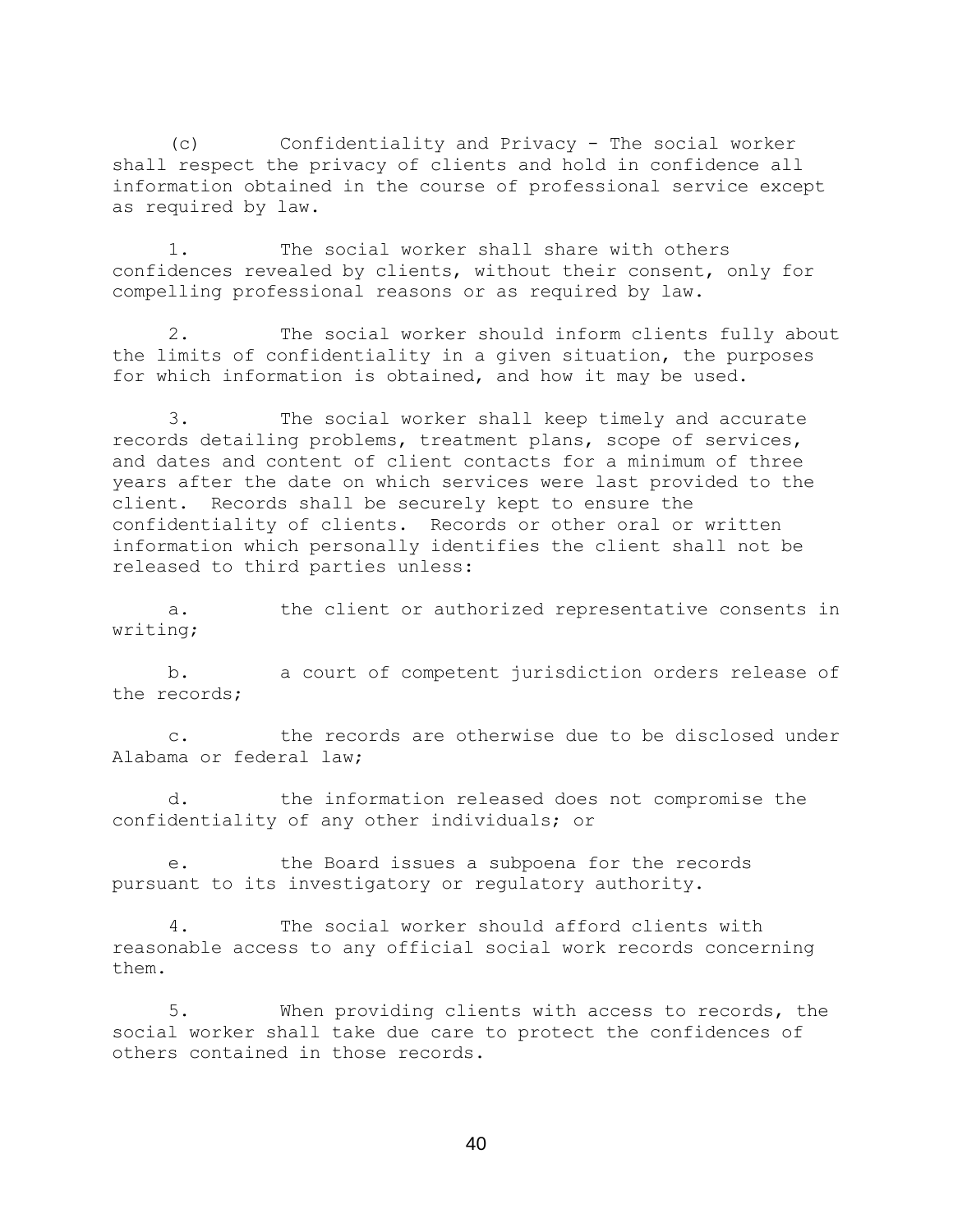6. The social worker shall obtain informed consent of clients before taping, recording, or permitting third party observation of their activities.

7. The social worker shall take precautions to ensure and maintain the confidentiality of information transmitted to other parties through the use of computers, electronic mail, facsimile machines, telephones, voicemail, social media, and other electronic or computer technology. Disclosure of identifying information should be avoided whenever possible.

(d) Fees - When setting fees, the social worker shall ensure that they are fair, reasonable, considerate, and commensurate with the service performed. When setting fees, the social worker shall exercise due regard for the client's ability to pay.

1. The social worker shall not divide a fee with a referral source. The social worker shall not accept the division of a fee as compensation for a referral. This provision is intended to assure that referrals are always based solely on the best interests of the client.

2. The social worker shall explain the fee schedule and ensure the client's understanding.

(3) The Social Worker's Ethical Responsibility To Colleagues.

(a) Respect, Fairness, and Courtesy - The social worker shall treat colleagues with respect, courtesy, fairness, and good faith.

1. The social worker should cooperate with colleagues to promote professional interests and concerns.

2. The social worker shall respect confidences shared by colleagues in the course of their professional relationships and transactions unless otherwise required by law.

3. The social worker should create and maintain conditions of practice that facilitate ethical and competent professional performance by colleagues.

4. The social worker should treat with respect, and represent accurately and fairly, the qualifications, views, and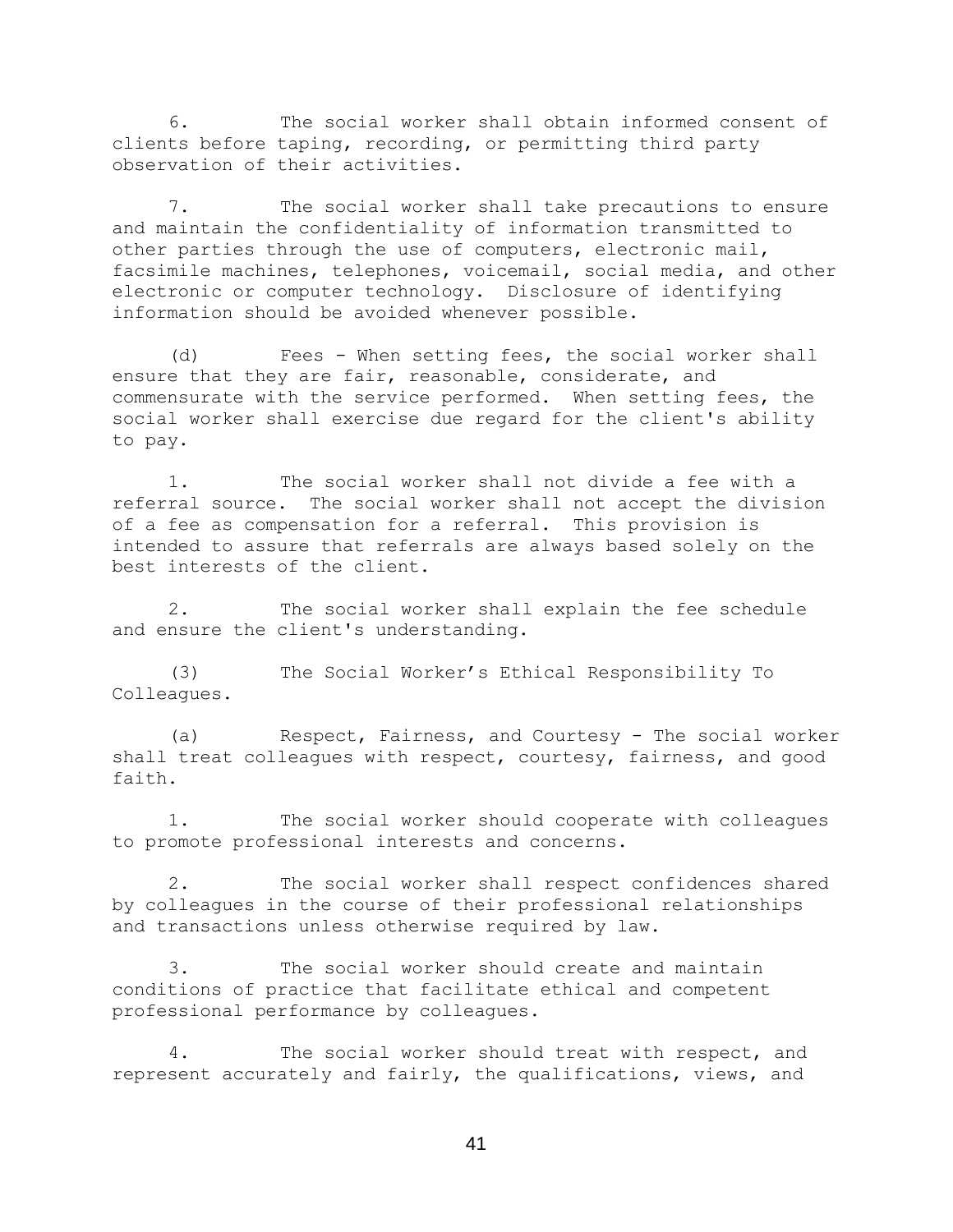findings of colleagues and use appropriate channels to express judgments on these matters.

5. The social worker who replaces or is replaced by a colleague in professional practice should act with consideration for the interest, character, and reputation of that colleague.

6. The social worker shall not exploit a dispute between a colleague and employers to obtain a position or otherwise advance the social worker's interest.

7. The social worker should seek arbitration or mediation when conflicts with colleagues require resolution for compelling professional reasons.

8. The social worker should extend to colleagues of other professions the same respect and cooperation that is extended to social work colleagues.

9. The social worker who serves as an employer, supervisor, or mentor to colleagues shall make orderly and explicit arrangements regarding the conditions of their continuing professional relationship.

10. The social worker who has responsibility for employing and evaluating the performance of other staff members, shall fulfill such responsibility in a fair, considerate, and equitable manner, on the basis of clearly enunciated criteria.

11. The social worker who has the responsibility for evaluating the performance of employees, supervisees, or students shall share evaluations with them.

12. The social worker shall not use a professional position vested with power, such as that of employer, supervisor, teacher, or consultant, to his/her advantage or to exploit others.

13. The social worker who functions as a supervisor or educator shall not engage in sexual activities or contact with supervisees, students, trainees, or other colleagues over whom they exercise professional authority.

14. The social worker should avoid engaging in sexual relationships with colleagues when there is potential for conflict of interest. The social worker who becomes involved in, or anticipates becoming involved in, a sexual relationship with a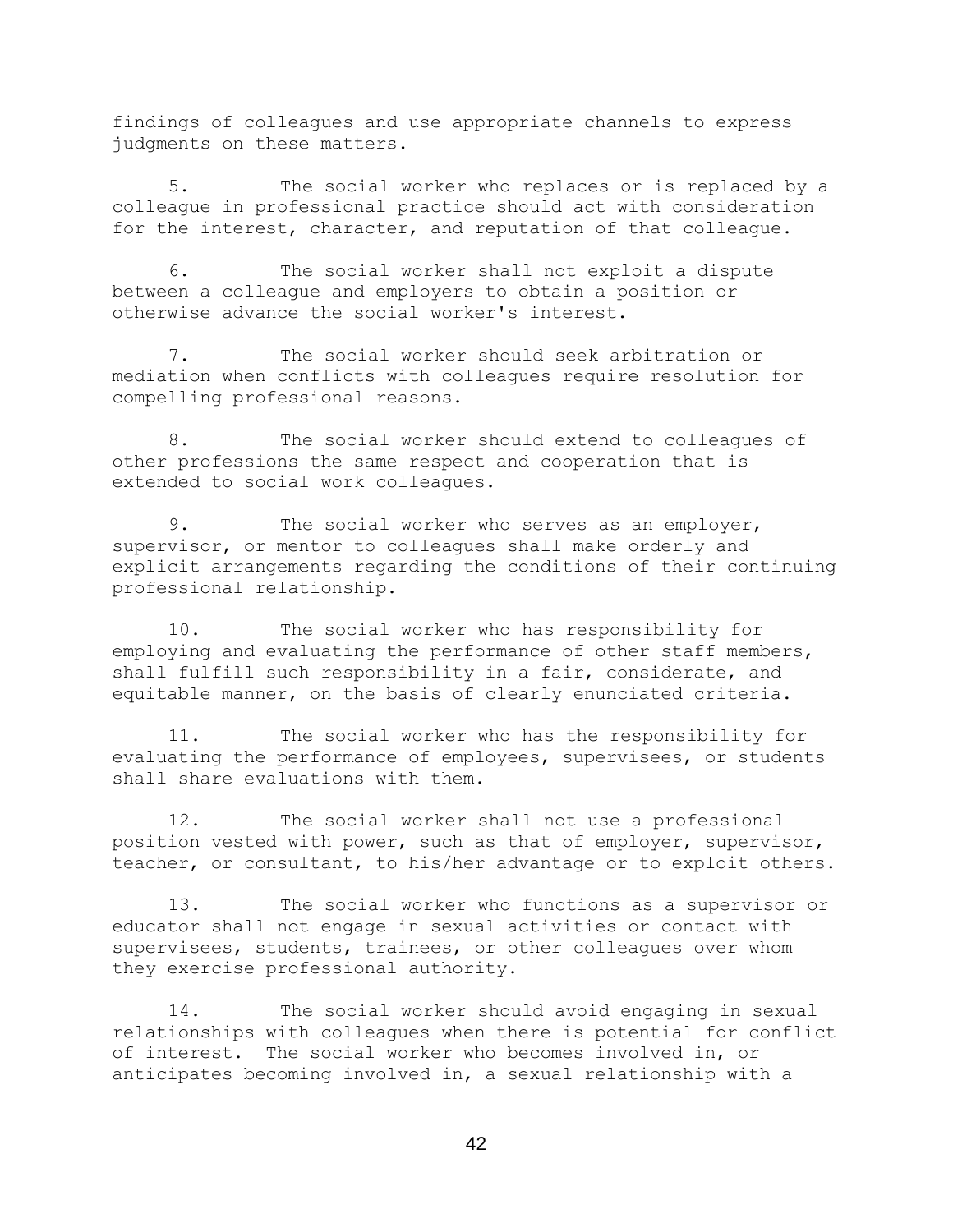colleague has the duty to transfer professional responsibilities, when necessary, to avoid a conflict of interest.

15. The social worker shall not sexually harass supervisees, students, trainees, or colleagues. Sexual harassment includes sexual advances, sexual solicitation, requests for sexual favors, and other verbal or physical conduct of a sexual nature.

16. The social worker who has direct knowledge of a social work colleague's impairment due to personal problems, psychosocial distress, substance abuse, or mental health difficulties should consult with that colleague and assist the colleague in taking remedial action.

17. The social worker who believes that a social work colleague is incompetent and has not taken adequate steps to address the incompetence should take action through appropriate channels established by employers, agencies, NASW, and the Alabama State Board of Social Work Examiners.

(b) Dealing with Colleagues' Clients - The social worker has the responsibility to relate to the clients of colleagues with full professional consideration.

1. The social worker shall not assume professional responsibility for the clients of another agency or a colleague without appropriate communication with that agency or colleague.

2. The social worker who serves the clients of colleagues, during a temporary absence or emergency, shall serve those clients with the same consideration as that afforded any client.

(4) The Social Worker's Ethical Responsibility to the Employer. The social worker shall adhere to commitments made to the employing organization.

(a) The social worker should work to improve the employing agency's policies and procedures, and the efficiency and effectiveness of its services.

(b) The social worker shall not accept employment or arrange student field placements in an organization which is currently under public sanction by the National Association of Social Workers ("NASW") for violating personnel standards, or imposing limitations on or penalties for professional actions on behalf of clients.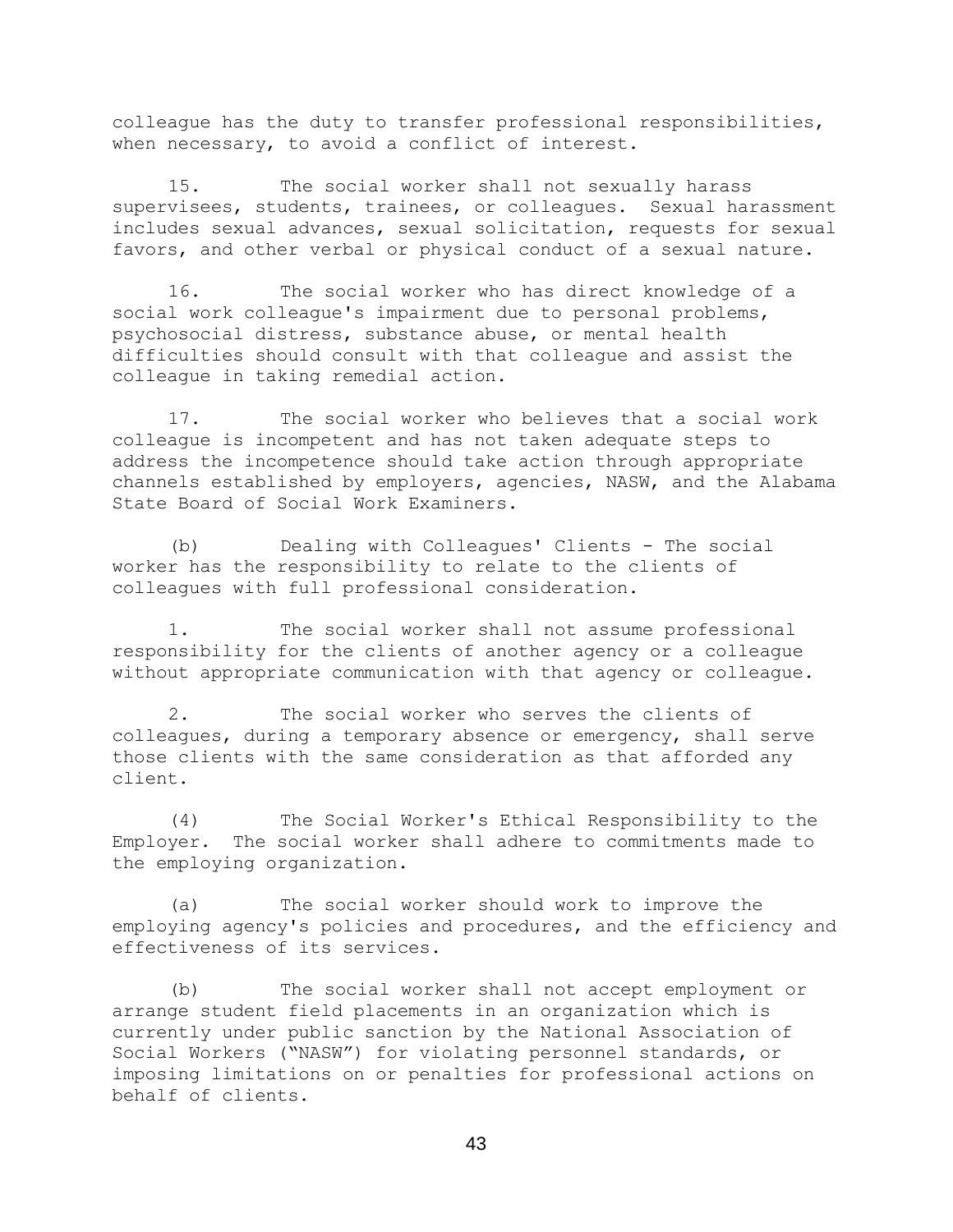(c) The social worker should act to prevent and eliminate discrimination in the employing organization's work assignments and in its employment policies and practices.

(d) The social worker should use with scrupulous regard, and only for the purpose for which they are intended, the resources of the employing organization.

(5) The Social Worker's Ethical Responsibility to the Profession.

(a) Maintaining the Integrity of the Profession - The social worker shall uphold and advance the values, ethics, knowledge, and mission of the profession.

1. The social worker should protect and enhance the dignity and integrity of the profession and should be responsible and vigorous in discussion and criticism of the profession.

2. The social worker should take action through appropriate channels against unethical conduct by any other member of the profession.

3. The social worker should act to prevent the unauthorized and unqualified practice of social work.

4. The social worker should strive to become and remain proficient in professional practice and the performance of professional functions. The social worker should critically examine and keep current with emerging knowledge relevant to social work. The social worker should routinely review the professional literature and participate in continuing education relevant to social work practice and social work ethics.

5. The social worker should base practice on recognized knowledge, including empirically based knowledge, relevant to social work and social work ethics.

6. The social worker shall make no misrepresentation in advertising as to qualifications, competence, service, or results to be achieved.

(b) Community Service - The social worker should assist the profession in making social services available to the general public.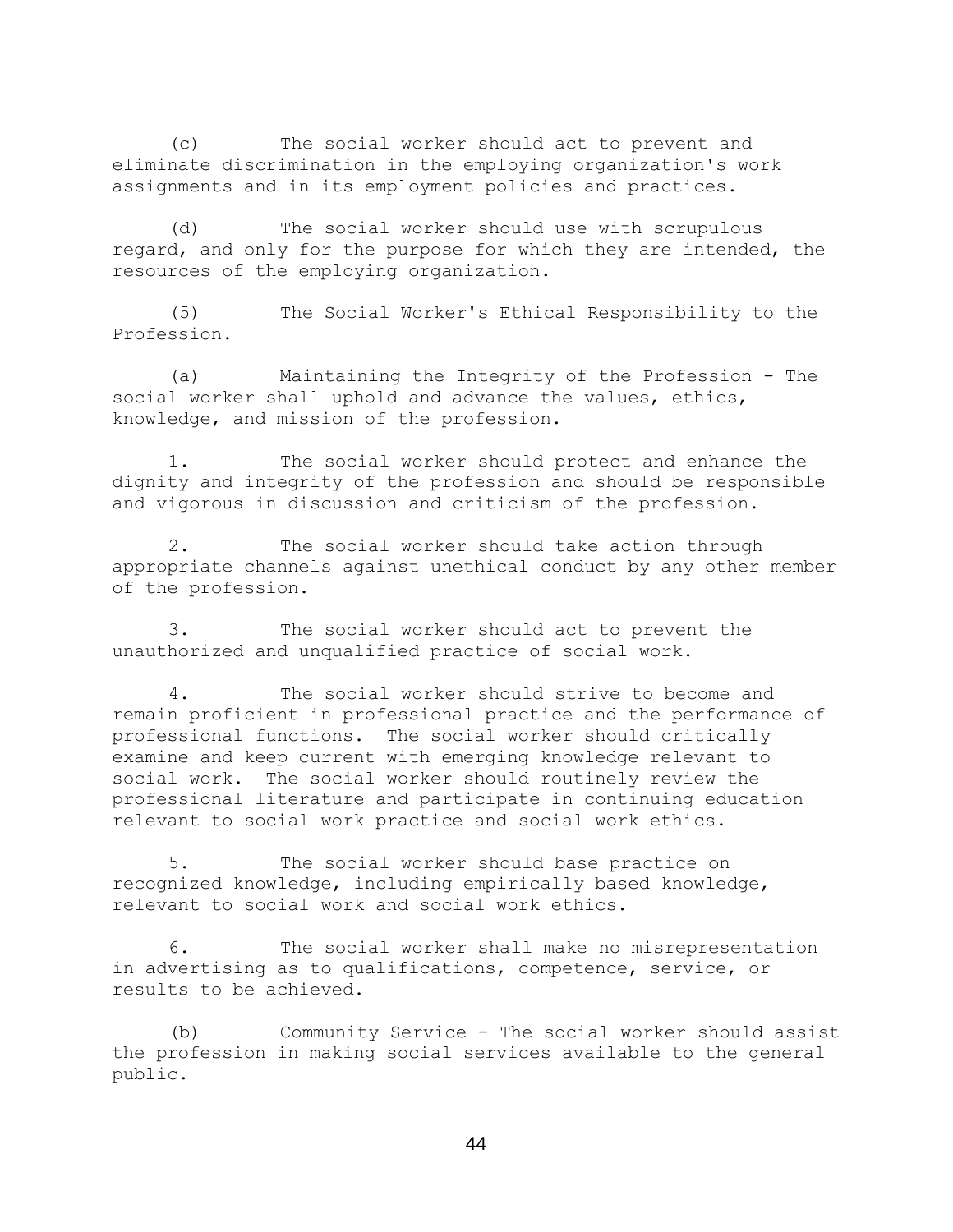1. The social worker should contribute time and professional expertise to activities that promote respect for the utility, the integrity, and the competence of the social work profession.

2. The social worker should support the formulation, development, enactment and implementation of social policies of concern to the profession.

(c) Development of Knowledge - The social worker should take responsibility for identifying, developing, and fully utilizing knowledge for professional practice.

1. The social worker should base practice upon recognized knowledge relevant to social work.

2. The social worker should critically examine, and keep current with, emerging knowledge relevant to social work.

3. The social worker should contribute to the knowledge base of social work and share research knowledge and practice wisdom with colleagues.

(6) The Social Worker's Ethical Responsibility to Society. The social worker should promote the general welfare of society.

(a) The social worker should act to prevent and eliminate discrimination against any person or group on the basis of race, color, sex, age, religion, national origin, marital status, political belief, mental or physical handicap, or any other preference or personal characteristic, condition, or status.

(b) The social worker should act to ensure that all persons have access to the resources, services, and opportunities which they require.

(c) The social worker should act to expand choice and opportunity for all persons, with special regard for disadvantaged or oppressed groups or persons.

(d) The social worker should promote conditions that encourage respect for the diversity of cultures which constitute American society.

(e) The social worker should provide appropriate professional services in public emergencies.